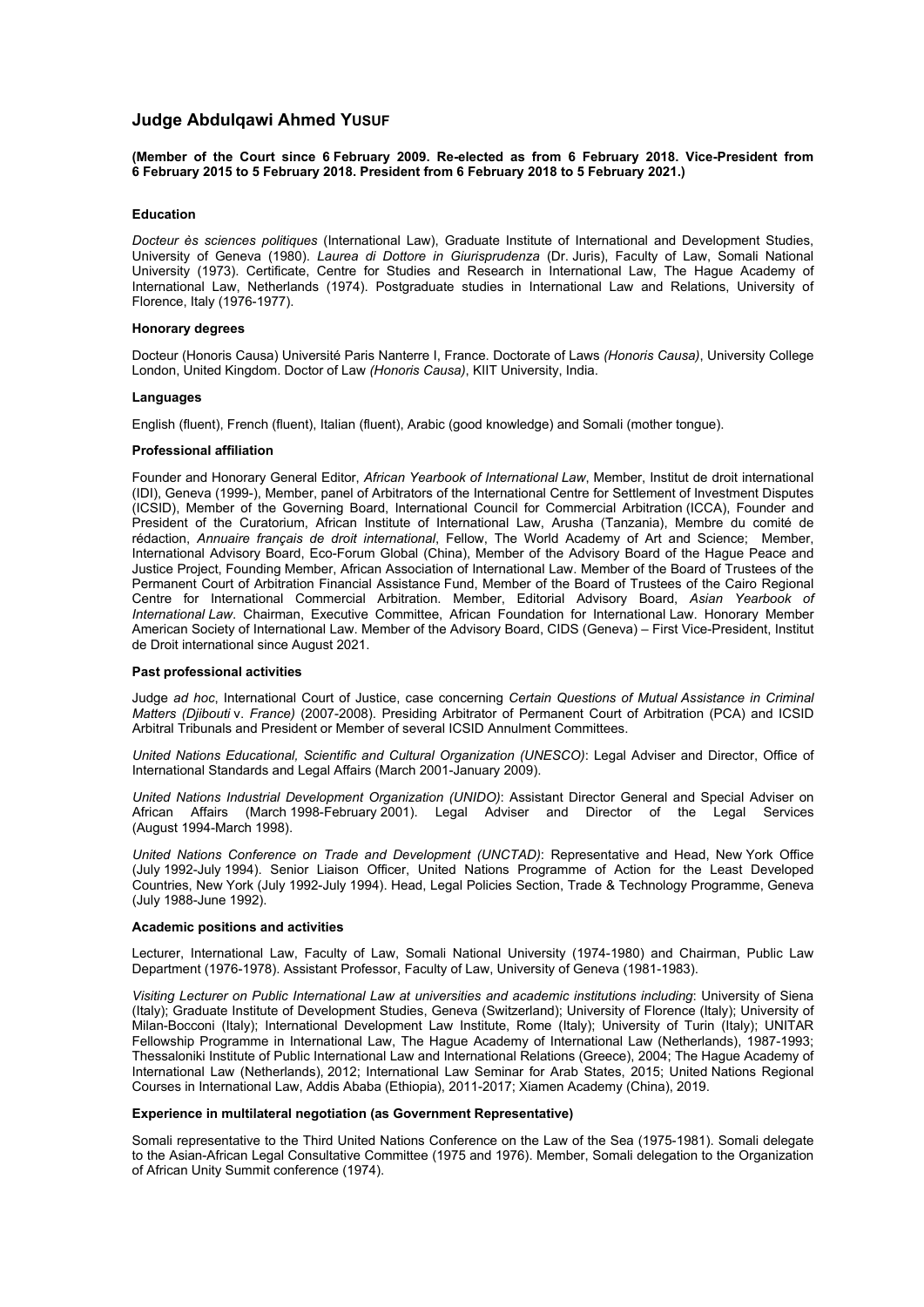# **Adviser to multilateral negotiations and organs (as International Official)**

Legal Adviser to the UNESCO Intergovernmental Oceanographic Committee and the World Heritage Committee (2001-2009). Legal Adviser to the Executive Board and General Conference of UNESCO (2001-2009). Legal Adviser to UNESCO negotiations on the following conventions: Convention on the Protection of the Underwater Cultural Heritage, Convention for the Safeguarding of Intangible Cultural Heritage, International Convention against Doping in Sport, Convention on the Protection and Promotion of the Diversity of Cultural Expression (2001-2007). Legal Adviser to the Industrial Development Board and General Conference of UNIDO (1994-1998). Legal Adviser to the International Centre for Genetic Engineering and Biotechnology (Trieste, Italy) (1994-1997). Expert Adviser at the United Nations negotiations on a Convention on Biological Diversity (1990-1991). Expert Adviser and UNCTAD Representative at the GATT Uruguay Round Trade Negotiations on TRIPS (1989-1991). Expert Adviser, UNCTAD negotiations on a Draft International Code of Conduct on the Transfer of Technology (1982-1985).

#### **Publications**

### *Books*

*Panafricanisme et droit international*, Académie de droit international de La Haye, hors collection, 2017; *Intellectual Property and International Trade: The Trips Agreement*, ed. with C. Correa, 3rd edition, Kluwer Law International, 2016; *Pan-Africanism and International Law*, Brill, Nijhoff, 2014; *L'Union africaine: cadre juridique et institutionnel. Manuel sur l'organisation panafricaine*, ed. with F. Ouguergouz, Paris, Pedone, 2013; *The African Union: Legal and Institutional Framework. A Manual on the Pan-African Organization*, ed. with F. Ouguergouz, Leiden, Nijhoff, 2012; *Standard setting in UNESCO/L'action normative à l'UNESCO* (ed.), Paris, UNESCO Publishing and Leiden, Nijhoff, 2007; *Intellectual Property and International Trade: the TRIPS Agreement*, ed. with C. Correa, The Hague, Kluwer Law International, 1st edition, 1998; 2nd edition, 2007; *International Technology Transfer: The Origins and Aftermath of the United Nations Negotiations on a Draft Code of Conduct*, ed. with S. J. Patel and P. Roffe, The Hague, Kluwer Law International, 2001; *Legal Aspects of Trade Preferences for Developing States: A study in the Influence of Development Needs on the Evolution of International Law*, The Hague, Nijhoff Publishers, 1982.

### *Articles and book chapters*

*"The Contribution of the ILC to the Evolution of International Law 'Keynote Address'", in* Seventy Years of the International Law Commission: Drawing a Balance for the Future (United Nations), Brill, 2020; *"Engaging With International Law",* International and Comparative Law Quarterly (ICLQ), volume 69, Issue 3, July 2020, pp. 505-519. Cambridge University Press; *Italian Colonization of Somalia "FOREWORD" – (eds. Prof. Tullio Scovazzi and Dott.sa Elena Carpanelli),* 2020; *"Concluding Remarks" on General Principles of International Law, in General Principles and the Coherence of International Law, Brill Nijhoff,* Andenas *et al* (eds.), 2019; *"Reforming International Investment Arbitration: A Plea for a more Institutionalized and Coherent System" in ICC Dispute Resolution Bulletin, 2019, issue 2*; *"Compulsory Jurisdiction of the Court Under the Optional Clause", in New Challenges to International Law, a View from the Hague,* Brill, 2018; *"Balancing the Rights and Obligations of States and Investors: Challenges Facing LDCs" in Legal Assistance to Make Foreign Investment Work Better for Sustainable Development in the Least Developed Countries, no 2, 2017 in Occasional Policy Papers Series on the Least Developed Countries*; "*A Contrario* Interpretation in the Jurisprudence of the International Court of Justice,*" Canadian Journal of Comparative and Contemporary Law, vol. 3, no. 1, 2017* (with D. Peat); *"The Contribution of Arbitration to the Rule of Law The Experience of African Countries",* ICCA Congress Series 2016, Wolters Kluwer, 2017; «Le droit des peuples à disposer d'eux-mêmes : ne sert qu'une fois» in *Dictionnaire des idées reçues en droit international, Collectif en clin d'œil amical à Alain Pellet*, Pedone, 2017 ; "Unconstitutional Change of Government and the Public Law of Africa: Outlawing of Coups d'Etat in the African Continent", in *The Pursuit of a Brave New World in International Law: Essays in Honour of John Dugard*, Tladi, Maluwa and du Plessis (eds.), 2016; "L'Etat, le Coup d'Etat et l'Union Africaine", *Actes de la journée d'études en l'honneur de Pierre Michel Eisemann*, Paris, Pedone, 2016; "The Emergence of an African Public Law and Its Potential Impact on International Law", *African Yearbook of International Law*, Vol. 20, 2013-2014, pp. 141-155; "Was There Something Missed in the Decolonization Process in Africa?", *African Yearbook of International Law*, Vol. 20, 2013-2014, pp. 217-222; "Precedent & Jurisprudence Constante *(AES* v. *Argentina, ICSID Case No. ARB/02/17)*" (with G. Yusuf), *50th Anniversary of ICSID: An Overview of Landmark International Investment Law Cases*, M. Kinnear (ed.), 2015; "The Public Law of Africa and International Law: Broadening the Scope of Application of International Rules", *Essays in International Law in Honour of Judge Abdul G. Koroma*, Charles Chernor Jalloh & Olufemi Elias (eds.), 2015; "From Reluctance to Acquiescence: The Evolving Attitude of African States towards Judicial and Arbitral Settlement of Disputes", *Leiden Journal of International Law*, Vol. 28, 2015, pp. 605-621; "The Progressive Development of Peoples' Rights in the African Charter and in the Case Law of the African Commission on Human and Peoples' Rights", in F. Lenzerini and A. F. Vrdoljak (eds.), *International Law for Common Goods: Normative Perspectives on Human Rights, Culture and Nature*, Oxford, Hart, 2014; "Is there an African *Uti Possidetis Juris*?", *Zanzibar Yearbook of Law*, 2014; "Diversity of Legal Traditions and International Law: Keynote Address", *Cambridge Journal of International and Comparative Law*, Vol. 2, Issue 4, 2013; "La Corne de l'Afrique, Fragmentation ou Intégration?", *Aquilon: Revue en ligne de l'Association des Internationalistes*, No. 9, February 2013; "Shepherding the Conclusion of Complex International Conventions: the Role of the Chairperson in the Negotiations on Cultural Diversity", in T. Maluwa (ed.), *Law, Politics and Rights: Essays in Memory of Kader Asmal*, Leiden, Nijhoff, 2013; "Human Rights: a Third World perspective", EUI Working Papers, Academy of European Law, *Distinguished Lectures of the Academy*, AEL 2013/1; "L'influence des Etats africains sur la formation des règles relatives à la zone économique exclusive", in M. Kamga, M. M. Mbengue (eds.), *L'Afrique et le droit international: variations sur l'organisation internationale/Africa and International Law: Reflections on the International Organization*, Liber Amicorum Raymond Ranjeva, Paris,